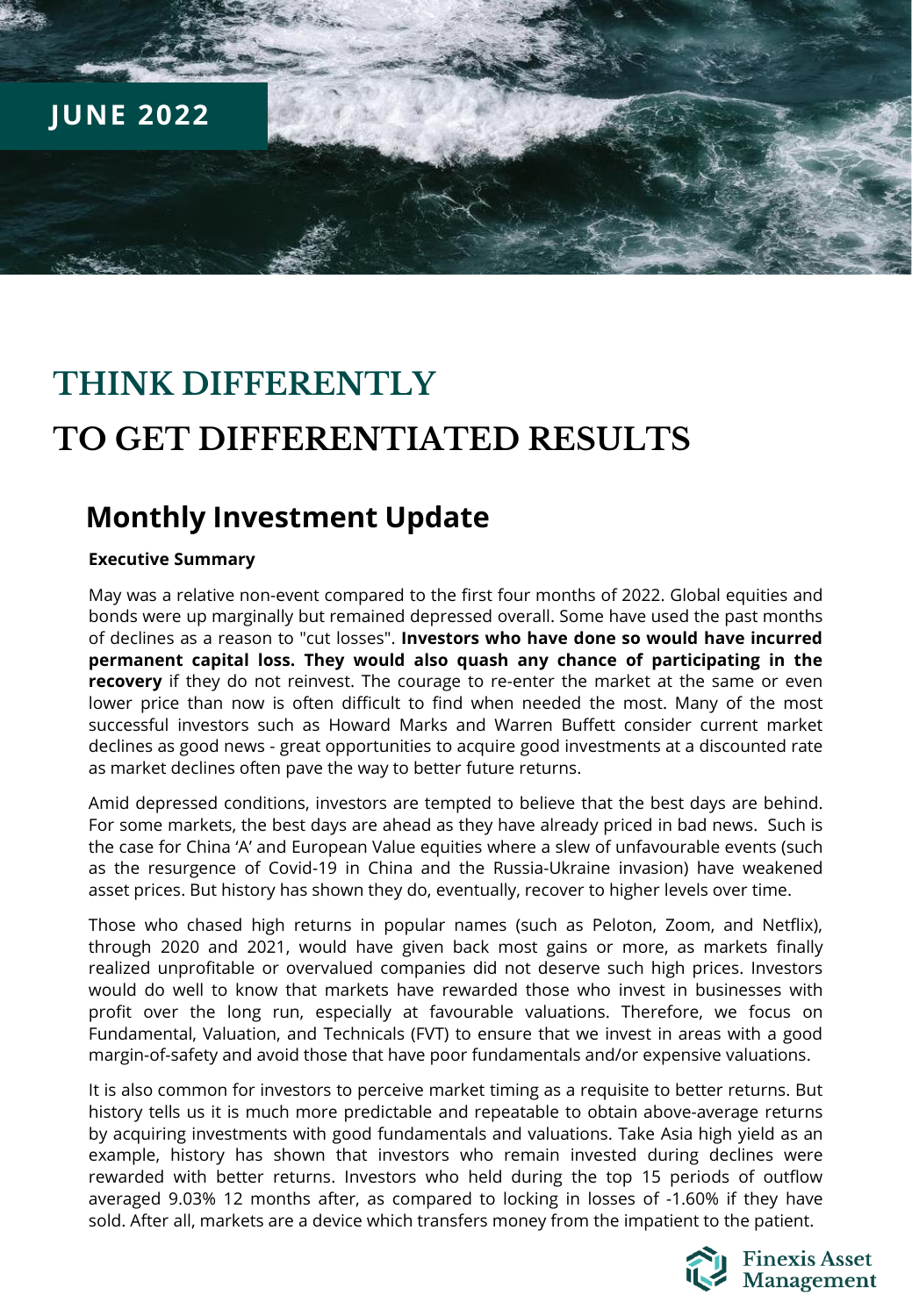

May was a relative non-event compared to the first four months of 2022; global equities and bonds were up 0.12% and 0.27% respectively<sup>1</sup>. Instead of focusing on the single month of May, let's see how things are as we near the halfway mark of 2022.

**Good news** Major markets are down, with global equities and bonds down -12.83% and - 11.06% for the year ending May. **Bad news** Investors are bailing out

At first glance, one might think we got the sequence above wrong. After all, how can markets being down be good news? And doesn't it make sense to sell now in case things get worse?

First let's look at investors bailing out. After seeing declines in equity and bond markets they were not expecting, investors are cutting losses. We will be blunt here: in doing so, they are

- 1. Locking in losses
- 2. Giving up on recovery of the existing investments
- 3. Missing out on gains from new capital

The chart shows that when investors bail out on declines, they are more likely than not to lock in and create permanent capital loss to a portfolio, which to us is bad news. However, such selling patterns happen all the time. They reflect the flushing out of weak hands, with the ensuing volatility creating opportunities.

The chart also shows that markets are above 2022 lows, which means more bad news for those who bailed out and will miss out on the subsequent recovery.

Why would we see market declines as good news? Because the flip side to price declines is better future return. Successful investing requires one to go against their natural instincts; to fight instead of take flight. Such counterintuitive behaviour is not unique. Leaning downhill while skiing, steering into a skid instead of slamming on the brakes; these are other examples where counterintuitive actions are critical<sup>2</sup>.

Howard Marks, one of the most successful investors out there, said this week $3$  he was happier today than he was 6 months ago before markets tanked. He is not alone, other investors who have gone through multiple market cycles have mentioned that market declines are good rather than bad. If they have succeeded with such mindsets, perhaps it is worth considering if one can think that way too, or work with an investment manager who does.

*<sup>1</sup>Source: Bloomberg. Global equities: MSCI ACWI, Global bonds: Bloomberg Global Aggregate Index.* 2[https://www.productiveflourishing.com/steer-through](https://www.productiveflourishing.com/steer-through-the-skid/)the-skid/ 3[https://youtu.be/4Q\\_bluCd5V4?t=61](https://youtu.be/4Q_bluCd5V4?t=61)



The information contained herein: (1) is proprietary to Finexis Asset Management and/or its content providers; (2) may not<br>be copied or reproduced; and (3) is not warranted to be accurate, complete or timely. Neither Finex nor its content providers are responsible for any damages or losses arising from any use of this information. Past<br>performanceiis no guarantee of future results.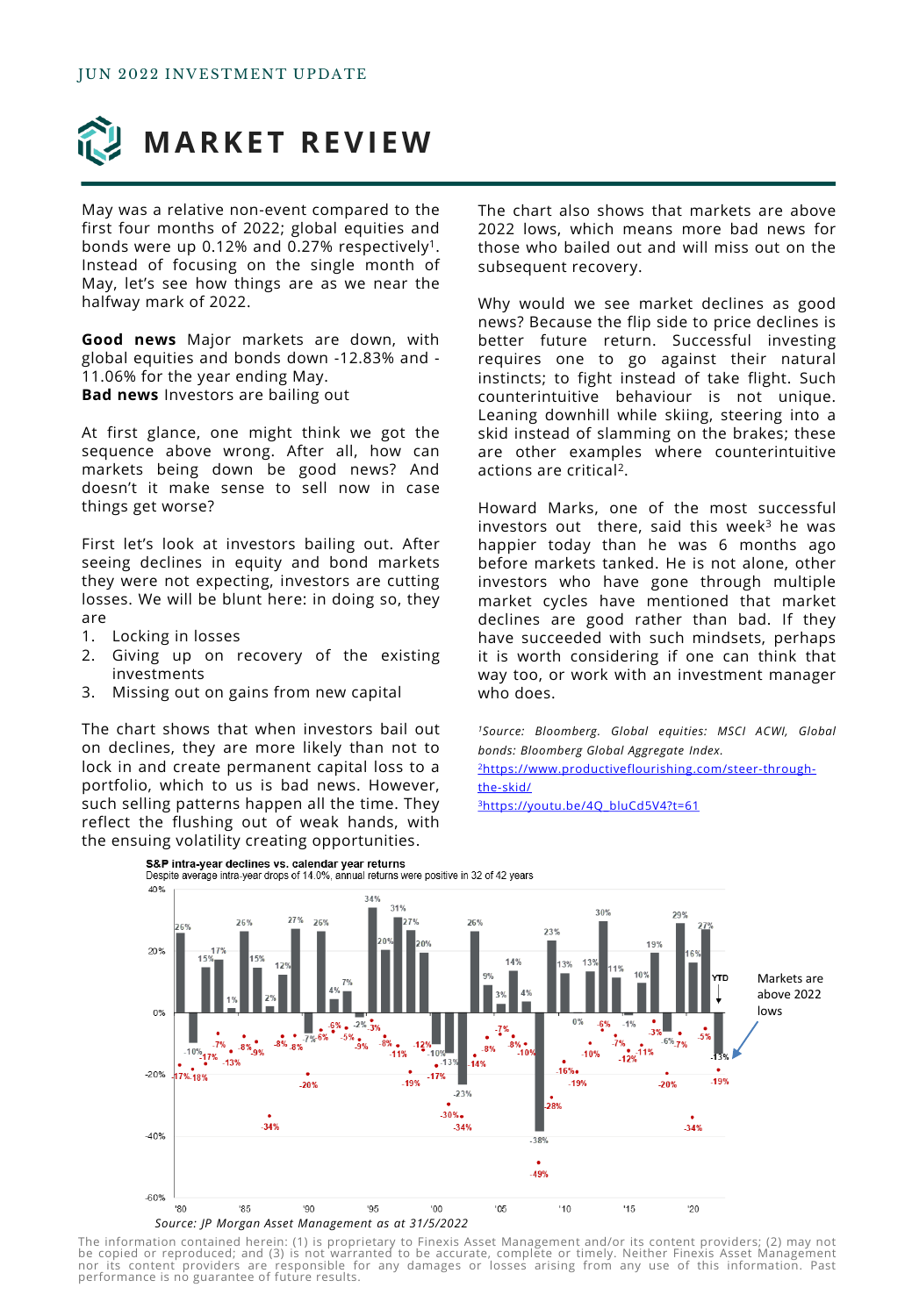# **POSITIONING FOR RECOVERY**



After months of market declines, some investors are starting to think that the best days are behind for markets. But seemingly endless bad news has tended to come together with down markets and this time is no different. Today's news headline came courtesy of JPMorgan's CEO Jamie Dimon, who warned of an incoming economic 'hurricane'. Even more recently, Tesla's CEO Elon Musk said that he had a 'super bad feeling' about the economy. Should investors worry?

#### **It's always darkest just before the dawn.**

It is important to recognize news headlines for what they are – events that have usually already happened. Since markets are forward-looking, any bad news is quickly priced in, at which point future returns are expected to be better provided the investment is of good fundamentals and valuations.

The illustration above shows the performance of China 'A' equities, where we currently have a slight overweight. An interesting thought experiment is to look at where the market was when sentiment was poor – represented by *The Economist* covers, and *Reuters* news headlines. A quick glance shows that these 'bad news' are good contrarian indicators for long-term investors to buy, rather than sell. The latest *The Economist* cover is titled 'China's Slowdown'. At the same time, our time-tested FVT indicators are turning more favourable, with the Chinese economy also starting to re-open from harsh Covidlockdowns. As long-term investors, would you buy or sell?

Another example relates to investments in European Value equities, which seemed to be in the eye of the hurricane earlier this year as the Russia-Ukraine invasion happened. Today, it is one of the best performing major markets this year as 'FVT' drivers prevailed noise in the market: **better valuations provided a margin-of-safety amidst the broader market sell-off.**

For those who are more numerically inclined: a recent study by Goldman Sachs showed that the best days often come after markets' worst moments – the median return following the start of bear markets is +24% in the following 12-months. This is more than double compared to investing in 'normal' periods. The conclusion was that 'the risk of missing out on the recovery still exceeds the risk of further pullback'. No one knows for sure if markets will be higher or lower tomorrow, next week, next month, or even next year. **What we do know with high certainty is that markets will eventually be higher and investors who can sit through or even take advantage of such temporary market declines will be rewarded over the market cycle.**

Those still concerned about Jamie Dimon's earlier ominous forecast may instead be reassured by one of his employees. Marko Kolanovic, a top-ranked strategist and co-head of Global Research, remains positive that 'there will be no recession given support from US consumers, global post-COVID reopening, and China stimulus and recovery".

<sup>1</sup> Source: Bloomberg, Reuters, The Economist. CSI 300 Index from 2/6/2005 to 2/6/2022.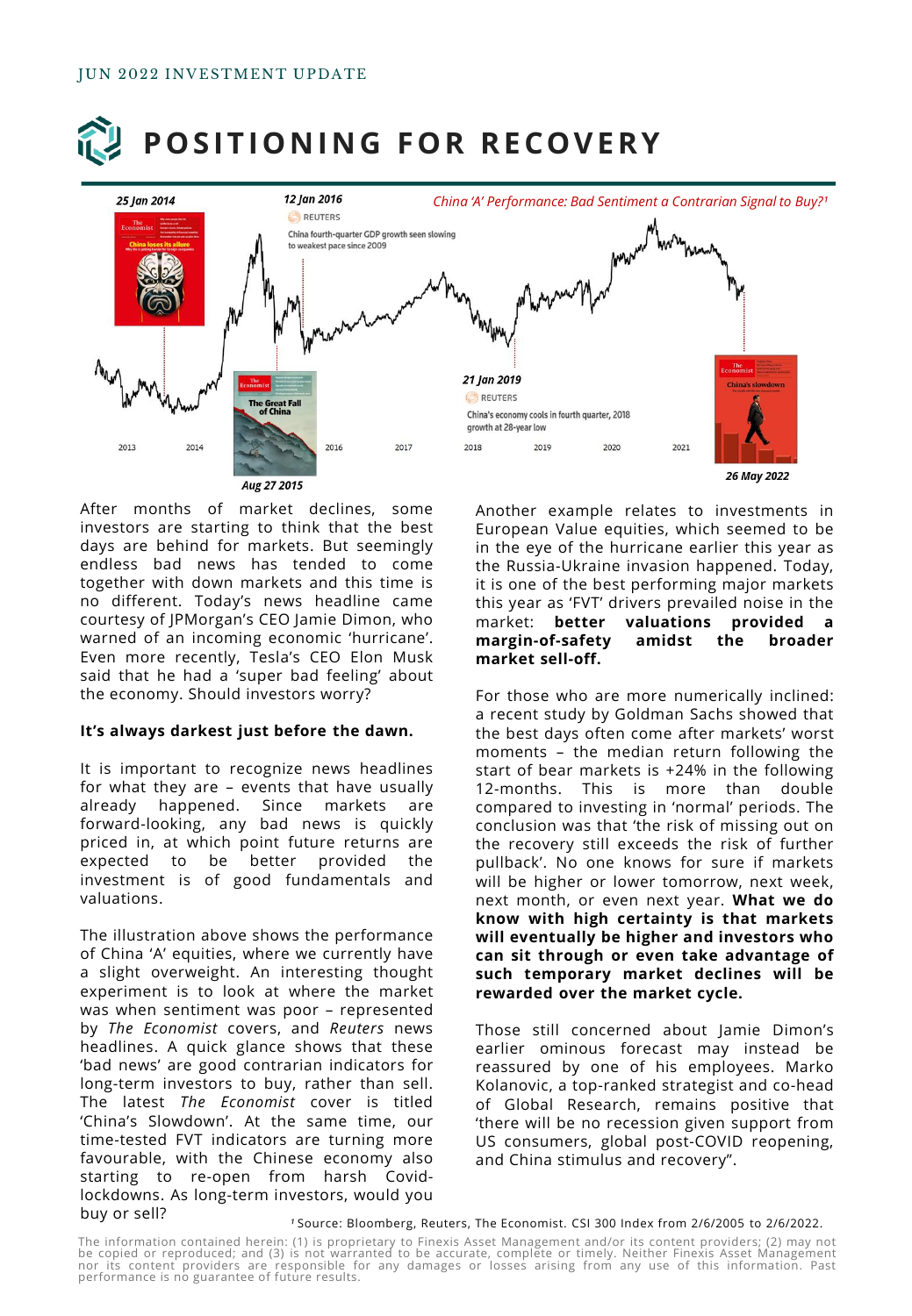

*VUCA is used to describe environments with Volatility, Uncertainty, Complexity and Ambiguity*

Think of two ships that encountered the rough seas of 2022. The first has a gaping hole and the crew is frantically working to bail water, but they ultimately fail and abandon ship. The second ship has taken some damage but is otherwise seaworthy. The crew is able to continue navigating through rough conditions to arrive at their destination.

While investors are in the red this year, there are two types just like the ships above.

One type is distracted (even distraught) nursing large losses that they did not expect. In the past two years, investors were drawn to investments that were shooting out the lights with triple-digit gains. They have just as quickly given back most of these gains and in some cases much more:

#### **Percent Drop From Record High<sup>1</sup>**



To make things worse, the dollar losses are likely to be larger because more capital was added as prices went higher. This is not us fearmongering; fund flow data reflects investor behaviour that repeats time and again. **What is clear is that a lot of money is late to the party, without paying attention to fundamentals or valuations.**

The steepest declines were concentrated in unprofitable or excessively overvalued companies, as shown in the earlier sample of stocks with large drawdowns. In hindsight, it is now clear to all that such steep declines should not be so surprising. **Throughout the history of capitalism and markets, longterm investors have been rewarded by investing in businesses with profit**, especially when they are offered at attractive valuations. Our 'FVT' process is borne out of this fact.

During volatile periods such as the one we find ourselves in today, how do we stay level headed so that we can 1. stay invested and 2. take the offensive and capture opportunities as they present themselves? Our Stability positions provide True Diversification so that our portfolios remain "seaworthy" and investors are assured that they can reach their destinations.

The benefit of True Diversification is that investors are more able to ride through the emotional roller-coaster that ensues when markets go through inevitable boom-bust cycles. As a reminder, Healthcare and Quality Value equities have a more resilient and stable earnings profile that is expected to hold up better if the economy slows even further (we cannot predict, we can only prepare!). They complement our other positions with meaningful recovery potential. The flip side is that our portfolios may at times seem 'boring' compared to more 'exciting' ones, but they are portfolios built to last.



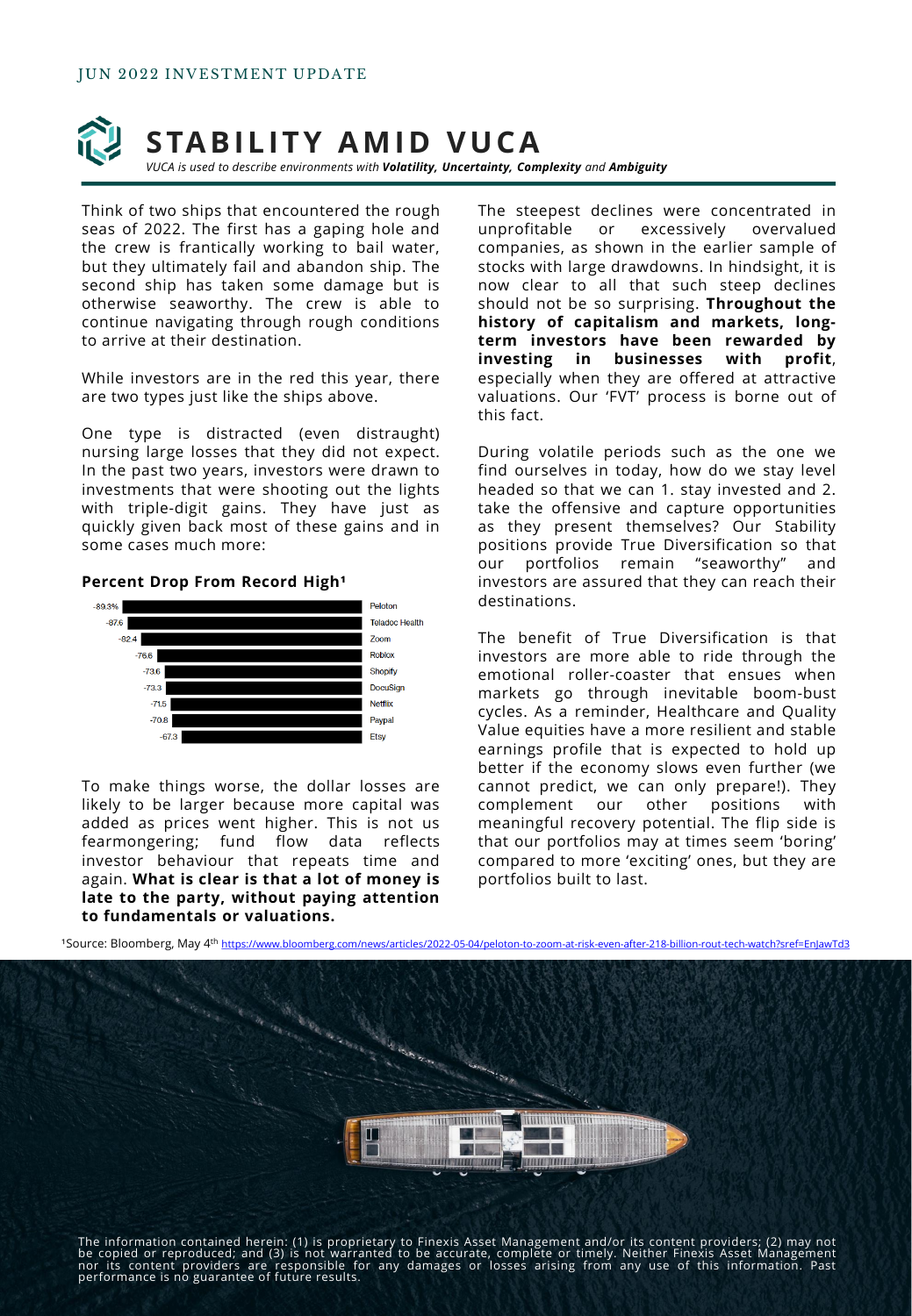

What is the basic objective of investing? Buy low, sell high.

However, we see more evidence of the opposite: buy high, sell low. When markets are rallying strongly, investors feel like buying. When markets are dropping, investors feel like selling. This psyche, if not managed well, actually lends itself to buying high, and selling low.

The long term return for Asian high yield investors is 5.8%\*, arguably a decent return for buy & hold bond investors. Let's take a look at the results of investors' selling activity for Asian high yield funds. The table shows the performance for investors who sold their investments during the largest outflows, and for those who held on to their investments.

An investor who capitulated and sold along with everyone else would have lost -1.60% in the 12 months leading to their disposal. An investor who remained invested during the top 15 periods of outflows would have averaged 9.03% 12 months after. **Both groups have meaningfully different outcomes compared to the buy & hold investor.**

The performance gap is even wider during the periods of strongest selling pressure, as shown from the top 5 outflows. In March this year, the outflows were USD 891,702,135. We cannot predict what the return will be 12 months on, but history can be very telling.

We draw a few lessons from the data.

- Capitulation will happen again and again
- Don't capitulate; the worst time to sell is when the urge is the strongest.
- Buying when others capitulate makes one better off than the average investor

#### **This is why we prefer evidence-based investing rather than feel-based investing**.

To do so, one has to manage their natural compulsions, so that they do not react to market moves in ways that backfire on their wealth goals.

Capitulation tends to coincide with market bottoms. We have also said that it is hard if not impossible to consistently pick bottoms. The good news is that once an investor has addressed the urge to capitulate, they will find multiple opportunities to be better off than the rest.

Why? Because the math is clear. Markets reward buy & hold investors with a long term compound return. An investor who buys at any point below that long term trajectory will be better off than the buy & hold investor. **One does not need to market time to be better off.**

Of course when markets decline below that long term trajectory, one cannot resist the urge to pick the bottom. The reasons are obvious because investors want to

- 1. Avoid further losses
- 2. Get maximum return

Howard Marks is not just one of the most successful investors, he has been doing that in high yield markets. Even the guru admits that picking bottoms is beyond him, and prefers to capture a few good opportunities along the way down. The rest of us should stop dreaming of picking the bottom, and invest when markets are declining, and below their long term trajectory.

There is an important caveat: they **need to have staying power.** The path to recovery will be affected by policy response to inflation, and how the world transitions to covid as an endemic disease. After all, markets are a device which transfers money from the impatient to the patient.

| Asian high yield bond funds            | Top 15 largest outflows | <b>Top 5 largest outflows</b> |
|----------------------------------------|-------------------------|-------------------------------|
| Ave. Net outflows USD                  | -262,981,833            | -502,303,389                  |
| Ave. 12-month realized return if sold  | $-1.60\%$               | $-6.38\%$                     |
| Ave. 12-month forward return when held | 9.03%                   | $12.02\%$                     |

*Source: \*Bloomberg, ICE BofA Asian Dollar High Yield Corporate Constrained Index from 31/12/1996 to 31/5/2022. Morningstar asset flows for Asia High yield bond funds from May 2012 to May 2022.*

The information contained herein: (1) is proprietary to Finexis Asset Management and/or its content providers; (2) may not<br>be copied or reproduced; and (3) is not warranted to be accurate, complete or timely. Neither Finex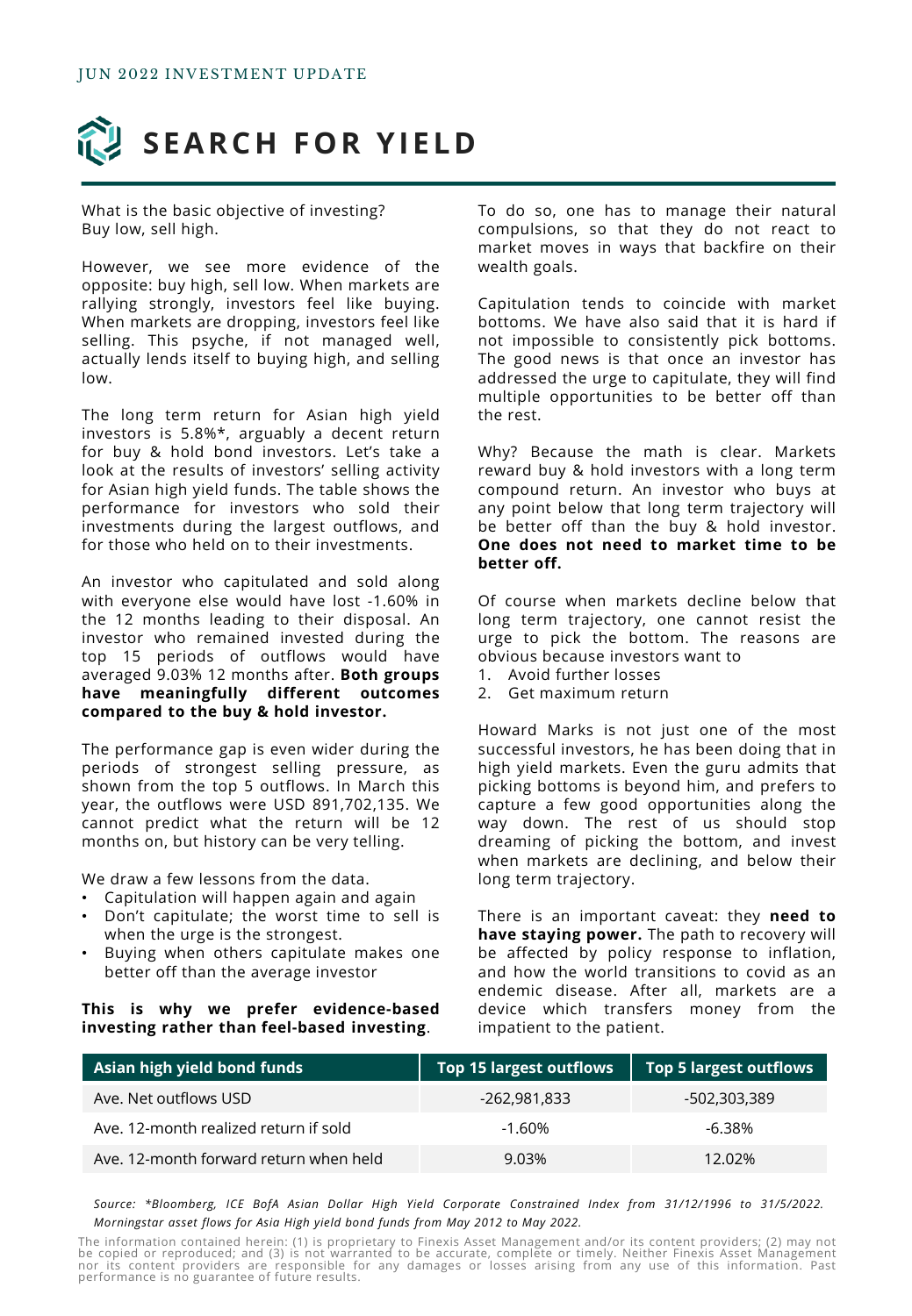# **HOW ARE WE POSITIONED?**

| <b>Stability Amid VUCA</b> | <b>Search for Yield</b>                                |
|----------------------------|--------------------------------------------------------|
| <b>Healthcare Equities</b> | Asian High-Yield Bonds                                 |
| <b>Quality Value</b>       | <b>Emerging Markets Short</b><br><b>Duration Bonds</b> |
|                            |                                                        |
|                            |                                                        |

Europe Equities

¹*The first theme is now 'Positioning for Recovery' to better reflect the nature of the underlying positions. As a reminder, these positions are expected to do well as the economy and markets gradually work through current shorter-term volatility. The complementary Stability and Yield positions continue to provide effective diversification to the rest of the portfolios.*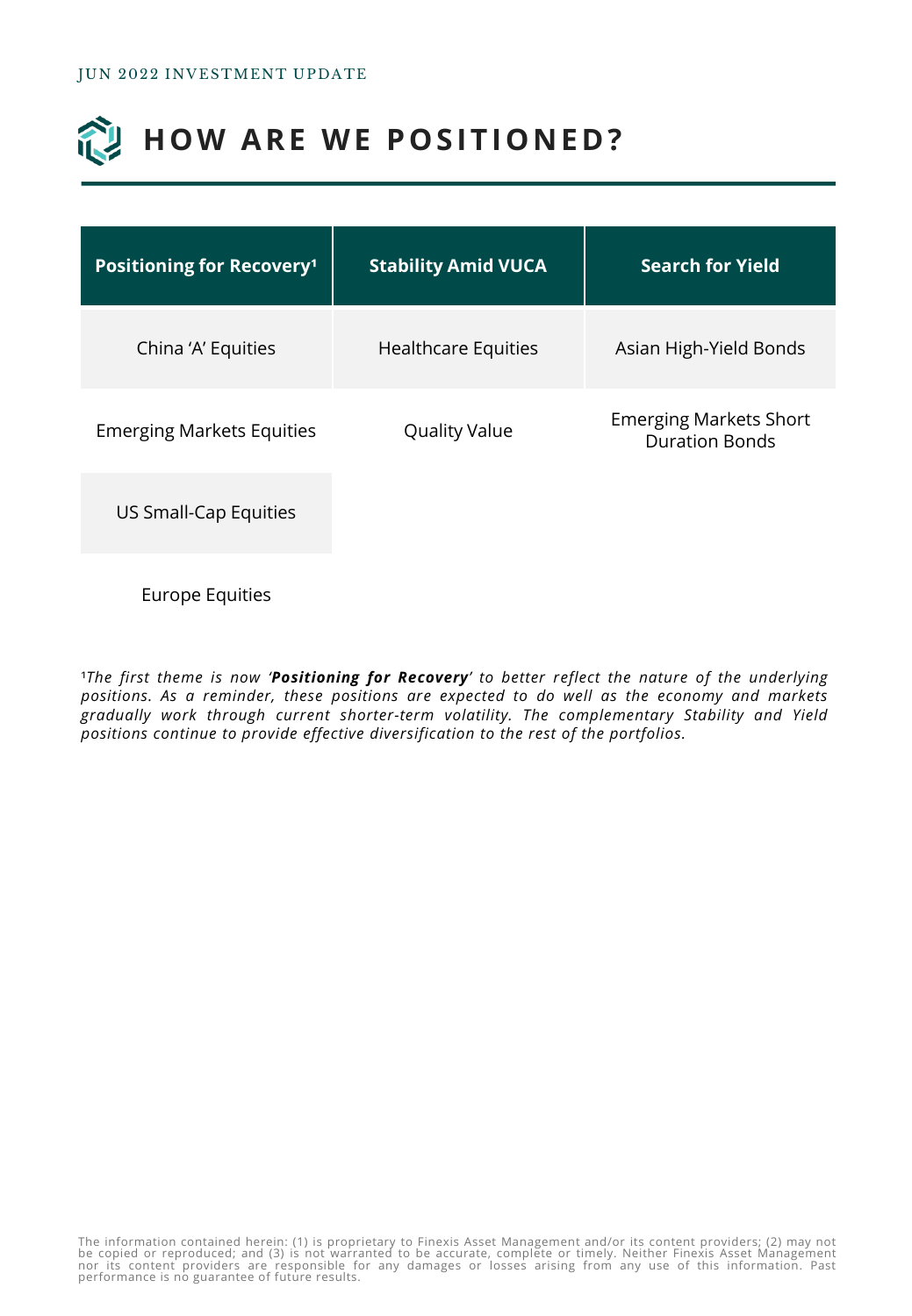### JUN 2022 INVESTMENT UPDATE



The information contained herein: (1) is proprietary to Finexis Asset Management and/or its content providers; (2) may not<br>be copied or reproduced; and (3) is not warranted to be accurate, complete or timely. Neither Finex nor its content providers are responsible for any damages or losses arising from any use of this information. Past<br>performanceiis no guarantee of future results.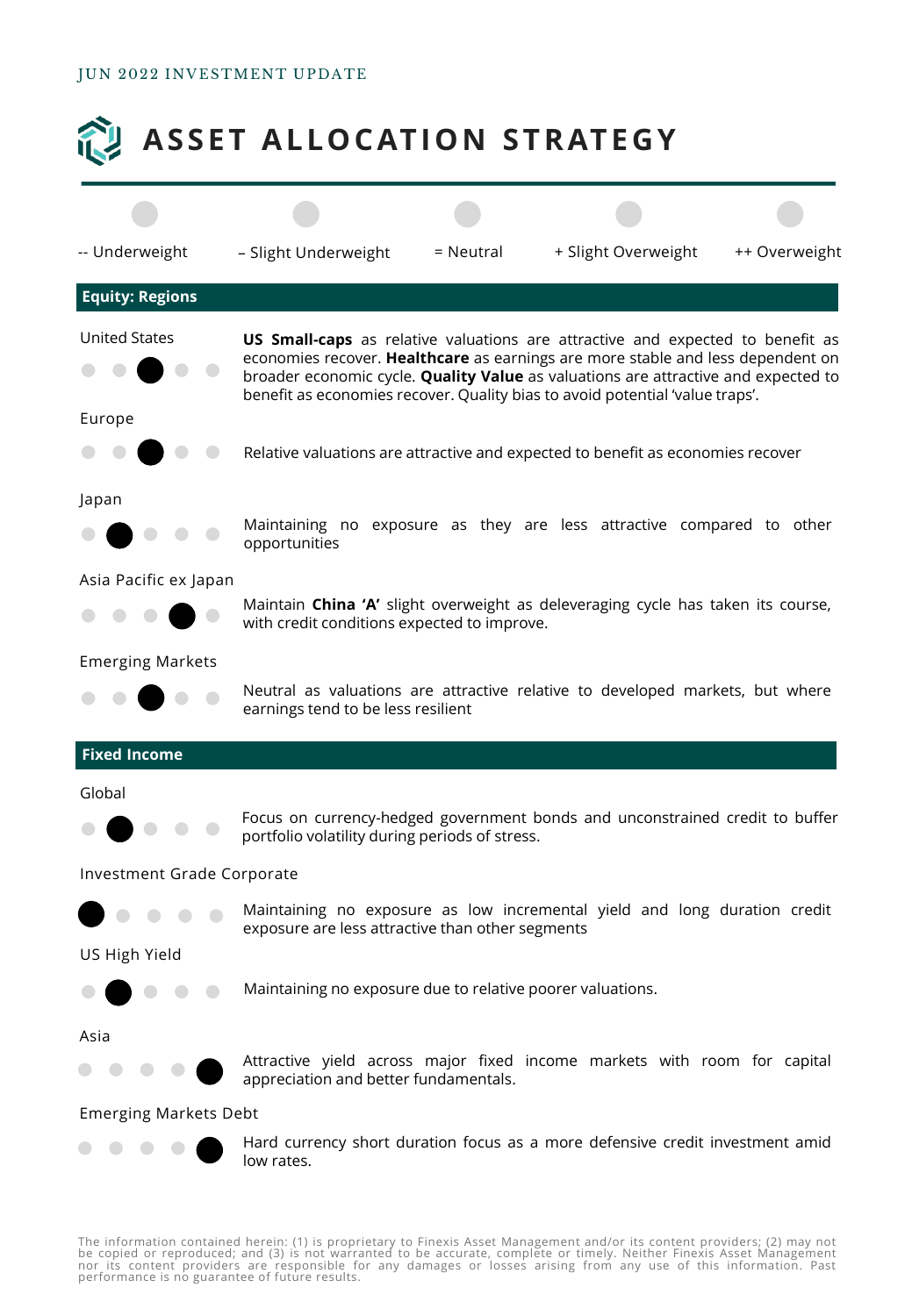

## **MARKET INDEX RETURNS**

| <b>Equity Regional</b>  | <b>MTD</b> | <b>YTD</b> | <b>10Y</b> | <b>20Y</b> |
|-------------------------|------------|------------|------------|------------|
| Global                  | 0.18       | $-12.64$   | 10.86      | 7.96       |
| United States           | 0.18       | $-12.76$   | 14.38      | 9.14       |
| Europe                  | $-0.61$    | $-6.98$    | 9.96       | 5.88       |
| Japan                   | 0.69       | $-2.80$    | 12.71      | 4.66       |
| Asia Pacific ex Japan   | 0.19       | $-10.52$   | 6.38       | 8.64       |
| <b>Emerging Markets</b> | 0.46       | $-11.72$   | 4.53       | 8.72       |

| <b>Fixed Income</b>     | <b>MTD</b> | <b>YTD</b>      | <b>10Y</b> | <b>20Y</b> |
|-------------------------|------------|-----------------|------------|------------|
| Global Aggregate        |            | $0.27 - 11.06$  | 0.48       | 3.59       |
| Global Aggregate (H)    | $-0.14$    | $-7.66$         | 2.37       | 3.75       |
| High Yield              | 0.49       | $-8.09$         | 4.99       | 7.15       |
| Asia                    | $-0.22$    | $-8.66$         | 3.39       | 5.52       |
| <b>Emerging Markets</b> |            | $-0.02 - 13.17$ | 3.24       | 6.98       |

*Note: (H) Currency Hedged*

| <b>Equity Markets</b> | <b>MTD</b> | <b>YTD</b>      | <b>10Y</b> | <b>20Y</b> |
|-----------------------|------------|-----------------|------------|------------|
| Australia             | $-2.45$    | $-0.60$         | 11.89      | 9.84       |
| <b>Brazil</b>         | 3.22       | 6.23            | 7.41       | 11.40      |
| China "A"             | 2.08       | $-16.95$        | 6.76       | 7.86       |
| China "H"             | 2.12       | $-9.50$         | 1.07       | 9.93       |
| Hong Kong             | 2.15       | $-7.60$         | 4.95       | 6.83       |
| India                 | $-2.17$    | $-3.96$         | 14.67      | 17.25      |
| Indonesia             | $-0.67$    | 10.22           | 8.83       | 16.91      |
| Korea                 | $-0.34$    | $-9.65$         | 5.67       | 8.24       |
| Malaysia              | $-1.73$    | 2.00            | 3.31       | 7.63       |
| Russia                |            | $-3.43 - 37.32$ | 11.58      | 14.31      |
| Singapore             | $-2.80$    | 5.63            | 5.17       | 5.94       |
| Taiwan                | 1.31       | $-7.50$         | 12.60      | 9.32       |
| Thailand              | 0.05       | 1.98            | 7.13       | 11.21      |

| <b>Currencies</b> |  | MTD   YTD   10Y   20Y     |      |
|-------------------|--|---------------------------|------|
| USD/SGD           |  | $-0.98$ 1.55 0.61 $-1.32$ |      |
| EUR/SGD           |  | $0.81 -4.16 -0.80 -0.63$  |      |
| <b>IPY/SGD</b>    |  | $-0.79$ 11.81 5.09        | 0.18 |

| Commodities |  | MTD   YTD   10Y   20Y  |  |
|-------------|--|------------------------|--|
| Gold        |  | $-3.14$ 0.45 1.65 9.02 |  |
| Energy      |  | 9.53 52.47 2.86 7.85   |  |

*As of 31 May 2022. Source: Bloomberg. Total return in index local currency terms. 10 and 20 year returns are annualized.*

### **"The stock market is a device which transfers money from the impatient to the patient."**

**Warren Buffett**

| <b>Equity Sectors</b> | MTD <sup></sup> |                 | $\sqrt{10}$ 10Y | <b>20Y</b> |
|-----------------------|-----------------|-----------------|-----------------|------------|
| Gold                  | $-9.34$         | $-0.12$         | $-1.96$         | 2.11       |
| Energy                | 15.77           | 58.43           | 6.79            | 8.56       |
| Technology            |                 | $-1.49 - 21.93$ | 18.67           | 11.41      |
| Healthcare            | 0.55            |                 | -7.15 13.92     | 9.16       |
| Financials            | 2.73            | $-8.78$         | 14.30           | 4.80       |

The information contained herein: (1) is proprietary to Finexis Asset Management and/or its content providers; (2) may not<br>be copied or reproduced; and (3) is not warranted to be accurate, complete or timely. Neither Finex